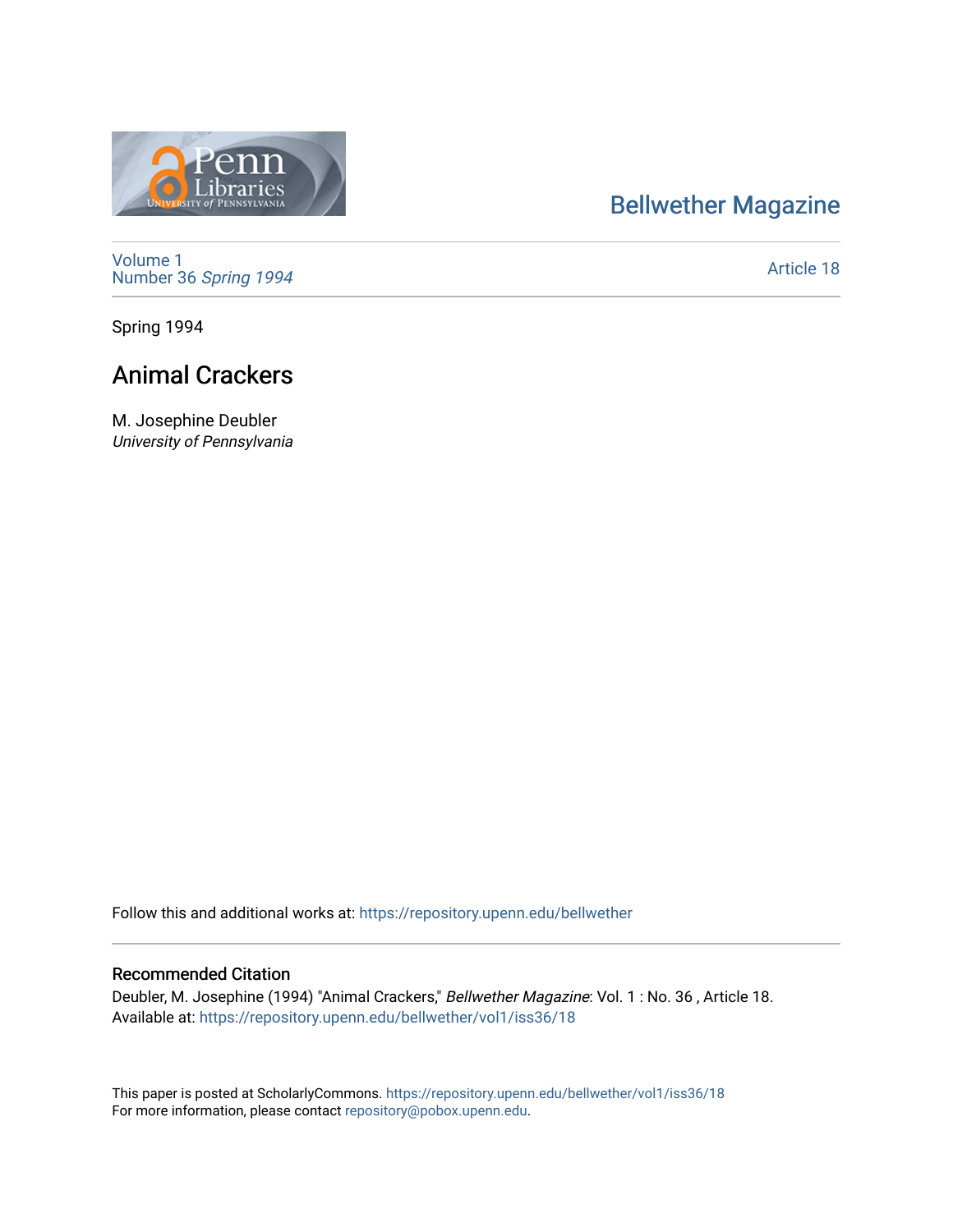

## AKC Rulings on Show Dogs

I

A.K.C. 's Dog Show Rules state that "A dog is considered changed in appearance by artificial means if it has been subjected to any type of procedure that has the effect of obscuring. disguising or eliminating any congenital or hereditary abnonnality or any undesirable characteristic or that does anything to improve a dog's natural appearance. temperament, bite or gait.''

Owners and veterinarians often must decide if a surgical procedure would disqualify a dog from competition, especially with optional surgery.

A list of procedures undertaken strictly to restore the health of a dog which would not, in themselves, render a dog ineligible to compete has been approved by AKC:

- 1. The repair of hroken legs, even if such procedures involve the insertion of pins. plates or wires.
- 2. The removal of damaged cartilage.
- 3. The repair of ligaments that have ruptured or been tom.
- 4. Caesarian sections.
- 5. The repair of umbilical hemias.
- 6. The removal of tumors or cysts.
- 7. Gastric torsion/bloat surgery.
- 8. Splenic torsion surgery.
- 9. Tonsillectomy.
- 10. Correction of "Cherry Eye", (which involves the gland of the nictitating membrane.)
- II. Debarking.
- 12. The removal of dewclaws if a regular practice in the breed.

The following procedures would be considered changes in appearance by artificial means and make a dog ineligible to compete in shows:

- I. The correction of entropion, ectropion, trichiasis. or distichia�is.
- 2. Trimming, removal or tattooing of the third eyelid (nictitating membrane).
- 3. The insenion of an eye prothesis.
- 4. Correction of harelip, cleft palate, stenotic nares. or an elongated soft palate resection.
- 5. Any procedure to change ear set or carriage other than that permitted by the breed standard.
- 6. Restorative dental procedures, the use of bands or braces on teeth, or any alteration of the dental arcade.
- 7. The removal of excess skin folds or the removal of skin patches to alter markings.
- 8. Correction of inguinal, scrotal, or perineal hernias.
- 9. Surgery for hip dysplasia, O.C.D., patellar luxation, and femoral head resection.
- 10. Alteration of the location of the testes or the insertion of an anificial testicle.
- ll. Altering the �et or the carriage of the tail.

Of course, the health and comfort of the dog should be a primary consideration. Inherited problems are a growing menace. Show dogs are considered breeding stock and should not have conditions which may be passed on to their offspring. Concealing defects by surgical intervention can only result in deterioration of a breed. AKC's Limited Registration provides for purebred companion animals.

## Portosystemic Shunts

A portosystemic shunl is an abnormal vein which allows blood dratning from the stomach, small intestine. spleen

and pancreas via the portal vein to bypass the liver. When an animal is born with this abnormality, the liver does not receive the portal blood necessary for liver development. Liver functions. including maintaining blood glucose, protein and clotting factor synthesis and ammonia metabolism are affected. Increased blood ammonia levels and other changes associated with poor liver function result in clinical signs which include depression. ''star gazing,'' and sometimes seizures. fn addition. affected dogs and cats may show gastrointestinal signs and are often "poor doers." The condition is suspected from the clinical signs and the results of blood tests. The diagnosis can be confirmed by contrast radiography, ultrasound, scintigraphy, or surgical exploration. Surgical ligation of the shunt is best treatment. Current research at the Veterinary Hospital of the University of Pennsylvania is focusing on the causes of the neurological signs and the accuracy of ultrasound in diagnosing shunts. Further information may be obtained from David Holt, BVSc. Dr. Holt is assistant professor of surgery ar the School of Veterinary Medicine. University of Pennsylvania.

## A.K.C. Statistics

The American Kennel Club registered 1.422.559 dogs in 1993. The '·Top Ten" were Labrador retrievers (first for third straight year), Rottweilers. German shepherd dogs, cocker spaniels, golden retrievers, poodles, beagles, dachshunds, Dalmatians and Shetland sheepdogs.

There were 1,177 All-Breed Champjonship Dog Shows in 1993 and 18,989 dogs earned the title "Champion." Other A.K.C. events include